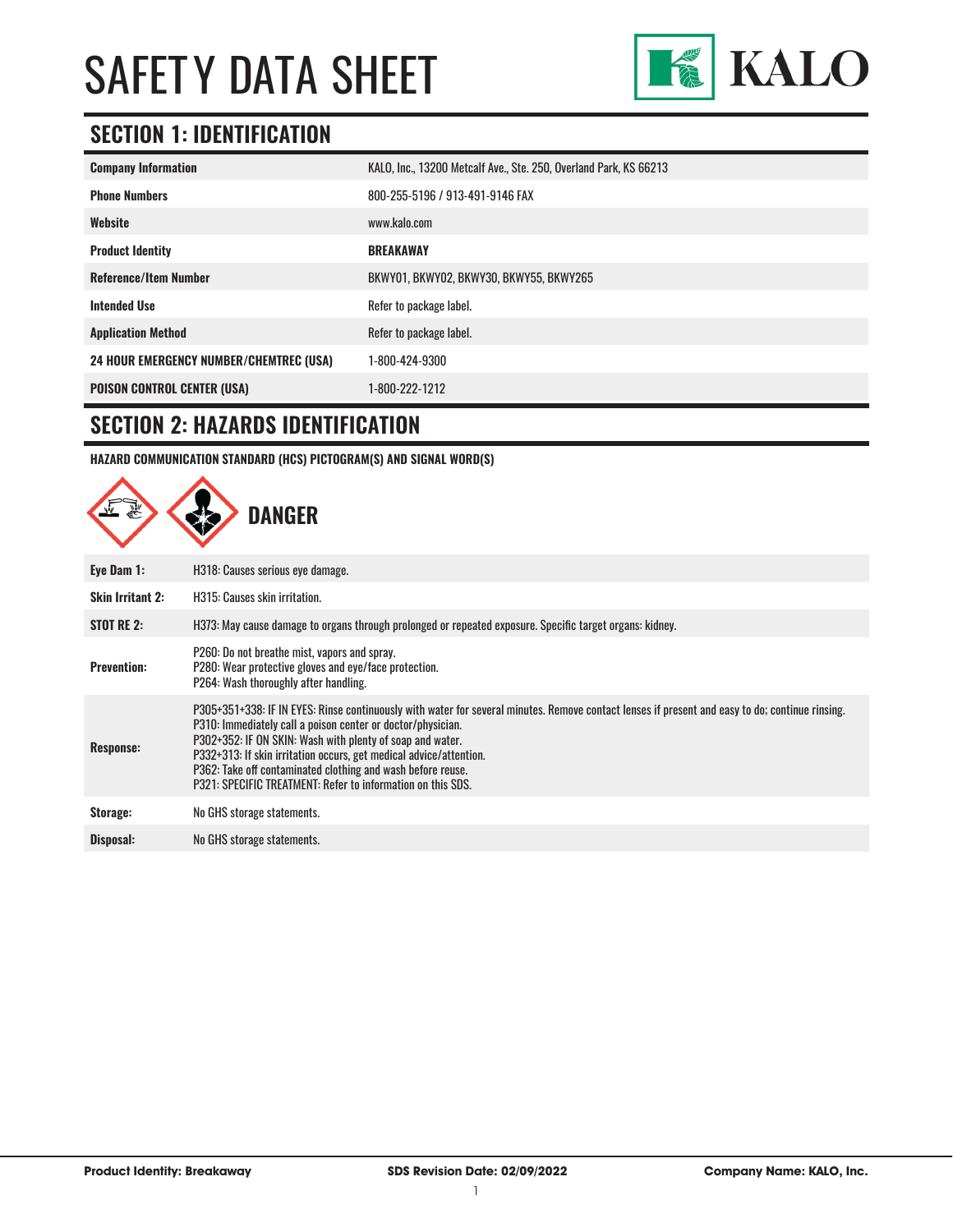

#### **SECTION 3: COMPOSITION/INFORMATION ON INGREDIENTS**

This product is labeled with the following GHS classifications, as it contains substances that present a hazard within the meaning of the relevant State and Federal Hazardous Substances regulations. This product is a proprietary blend and the ingredients and mixture percentages are being withheld as a trade secret.

| <b>Ingredient/Chemical Designations:</b> | <b>Proprietary solvent</b>                                                                             |
|------------------------------------------|--------------------------------------------------------------------------------------------------------|
| <b>CAS No.:</b>                          | Proprietary                                                                                            |
| Weight $\%$ :                            | $10 - 25$                                                                                              |
| Notes:                                   | Substance classified with a health or environmental hazard.                                            |
| <b>Ingredient/Chemical Designations:</b> | Proprietary surfactant                                                                                 |
| <b>CAS No.:</b>                          | Proprietary                                                                                            |
| Weight %:                                | $10 - 25$                                                                                              |
| Notes:                                   | Substance classified with a health or environmental hazard.                                            |
| <b>Ingredient/Chemical Designations:</b> | <b>Proprietary solvent</b>                                                                             |
| <b>CAS No.:</b>                          | Proprietary                                                                                            |
| Weight %:                                | $1.0 - 10$                                                                                             |
| Notes:                                   | Substance classified with a health or environmental hazard.                                            |
| <b>Ingredient/Chemical Designations:</b> | <b>Proprietary solvent</b>                                                                             |
| <b>CAS No.:</b>                          | Proprietary                                                                                            |
| Weight %:                                | $1.0 - 10$                                                                                             |
| Notes:                                   | Substance classified with a health or environmental hazard. Substance with a workplace exposure limit. |

#### **SECTION 4: FIRST AID MEASURES**

| [DESCRIPTIONS] |  |
|----------------|--|
|----------------|--|

| General:    | In all cases of doubt, or when symptoms persist, seek medical attention. Never give anything by mouth to an unconscious person.                                                                                                         |
|-------------|-----------------------------------------------------------------------------------------------------------------------------------------------------------------------------------------------------------------------------------------|
| Inhalation: | Remove to fresh air. Keep patient warm and at rest. If breathing is irregular or stopped, give artificial respiration. If unconscious, place in the recovery<br>position and obtain immediate medical attention. Give nothing by mouth. |
| Eyes:       | Irrigate copiously with clean fresh water for at least 10 minutes, holding the eyelids apart and seek medical attention.                                                                                                                |
| Skin:       | Remove contaminated clothing. Wash skin thoroughly with soap and water or use a recognized skin cleanser. Do NOT use solvents or thinners.                                                                                              |
| Ingestion:  | If accidentally swallowed, obtain immediate medical attention. Keep at rest, Do NOT induce vomiting.                                                                                                                                    |
|             | [MOST IMPORTANT SYMPTOMS AND EFFECTS, BOTH ACUTE AND DELAYED]                                                                                                                                                                           |
| Overview:   | No adverse symptoms or effects anticipated under normal handling conditions. See Section 2 for further details.                                                                                                                         |
| Eyes:       | Causes serious eye damage.                                                                                                                                                                                                              |
| Skin:       | <b>Causes skin irritation.</b>                                                                                                                                                                                                          |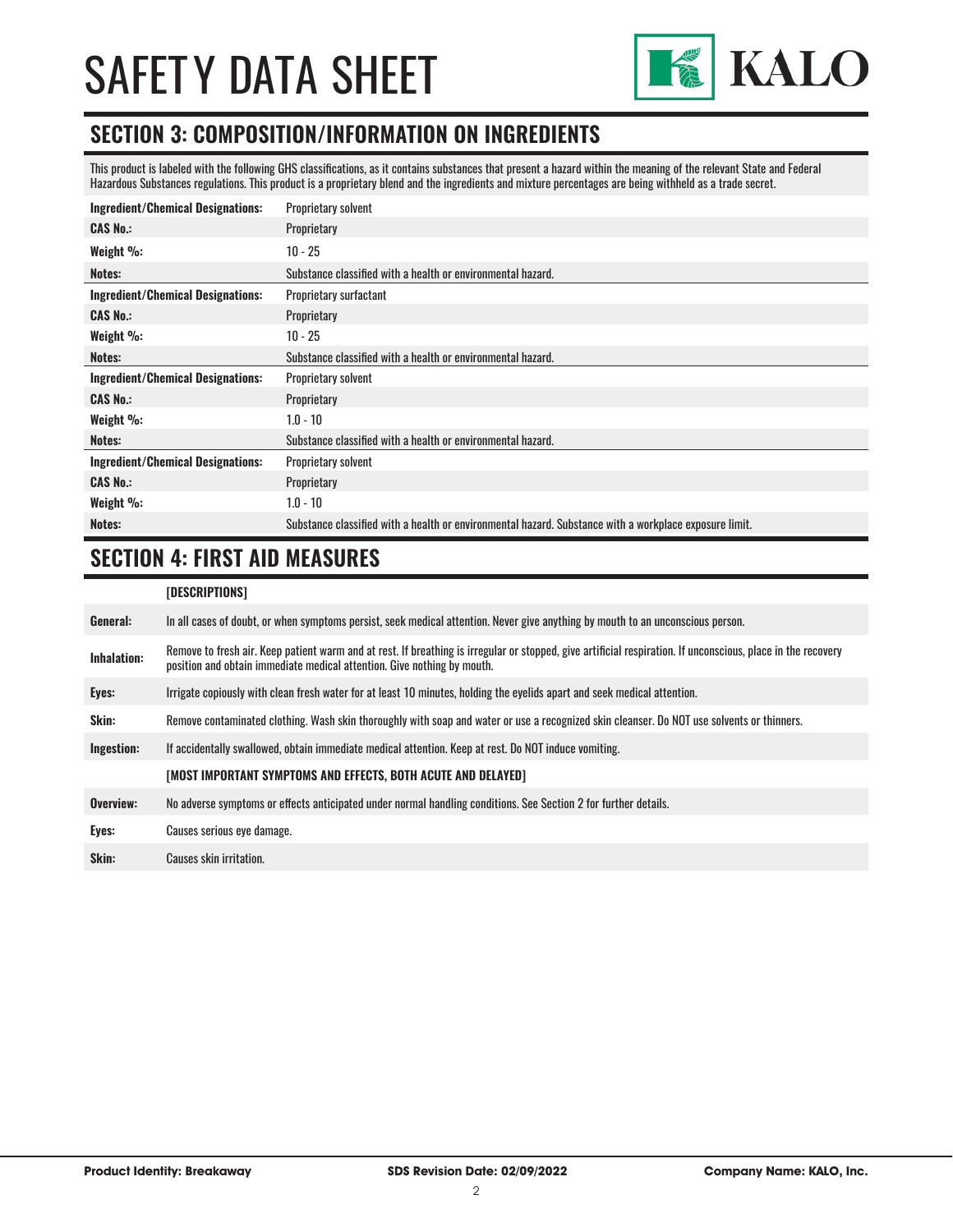

### **SECTION 5: FIREFIGHTING MEASURES**

| <b>Extinguishing Media:</b>     | Alcohol resistant foam, CO <sup>2</sup> , powder, or water spray. Do not use water jet.                                                                                                                                                                                                                                                                |
|---------------------------------|--------------------------------------------------------------------------------------------------------------------------------------------------------------------------------------------------------------------------------------------------------------------------------------------------------------------------------------------------------|
| <b>Special Hazards:</b>         | Combustion may yield smoke, carbon monoxide, and other products of incomplete combustion. Oxides of sulfur, nitrogen or phosphorus may also<br>be formed. Never use welding or cutting torches on or near container, even if empty. Do not breathe mist, vapors and spray.                                                                             |
| <b>Advice For Firefighters:</b> | Evacuate area. Prevent contamination from run-off of adjacent areas, streams, drinking water and sewers. Do not flush down sewers or other<br>drainage systems. Exposed firefighters must wear standard protective equipment and in enclosed areas self-contained breathing apparatus.<br>Use water-spray to cool fire-exposed surfaces and personnel. |

### **SECTION 6: ACCIDENTAL RELEASE MEASURES**

| <b>Precautions/Procedures:</b>                                         | Keep all sources of ignition away from spill/release. In case of a major spill or spillage in a confined space evacuate the area and<br>check vapor levels.                                                                                                                                                                                                                                                                                                                                                                                                                                                                                                               |
|------------------------------------------------------------------------|---------------------------------------------------------------------------------------------------------------------------------------------------------------------------------------------------------------------------------------------------------------------------------------------------------------------------------------------------------------------------------------------------------------------------------------------------------------------------------------------------------------------------------------------------------------------------------------------------------------------------------------------------------------------------|
| <b>Environmental Precautions:</b>                                      | Do not allow spills to enter drains or water courses.                                                                                                                                                                                                                                                                                                                                                                                                                                                                                                                                                                                                                     |
| <b>Methods and Material For</b><br><b>Containment and Cleaning Up:</b> | Ventilate the area and avoid breathing vapors. Take the personal protective measures listed in Section 8. Contain and absorb spillage<br>with non-combustible materials (e.g. sand/earth/vermiculite). Place in closed containers outside buildings and dispose of according<br>to the Waste Regulations (see Section 13). Clean, preferably with a detergent. Do not use solvents. Do not allow spills to enter drains<br>or water courses. If drains, sewers, streams or lakes are contaminated, inform the local water company immediately. In the case of<br>contamination of rivers, streams, or lakes, the Environmental Protection Agency should also be informed. |

### **SECTION 7: HANDLING AND STORAGE**

| <b>Precautions For Safe Handling:</b> | Do not get in eyes, on skin, or on clothing. Do not breathe vapors or mists. Keep container closed. Use only with adequate<br>ventilation. Use good personal hygiene practices. Wash hands before eating, drinking, smoking. Remove contaminated clothing<br>and wash before reuse. Destroy contaminated belts and shoes and other items that cannot be decontaminated. Have evewash<br>accessible to use in handling area. See Section 2 for further details. |
|---------------------------------------|----------------------------------------------------------------------------------------------------------------------------------------------------------------------------------------------------------------------------------------------------------------------------------------------------------------------------------------------------------------------------------------------------------------------------------------------------------------|
| <b>Conditions For Safe Storage:</b>   | Store in tightly closed containers in dry, well-ventilated area, away from excessive heat and incompatibles.<br>See Section 2 for further details.                                                                                                                                                                                                                                                                                                             |
| <b>Incompatible Materials:</b>        | Oxidizing agents.                                                                                                                                                                                                                                                                                                                                                                                                                                              |
| <b>Specific End Use(s):</b>           | See product label.                                                                                                                                                                                                                                                                                                                                                                                                                                             |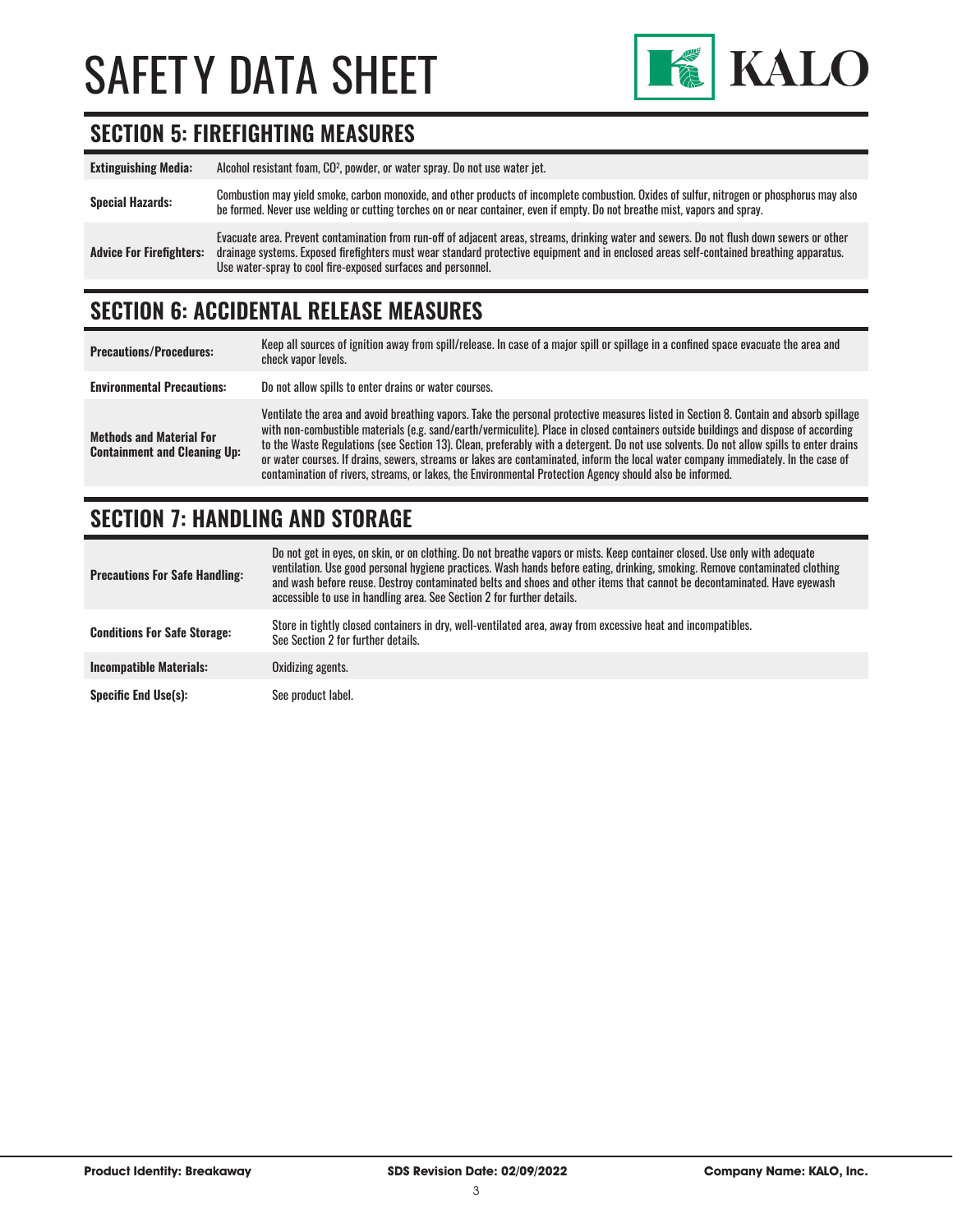

### **SECTION 8: EXPOSURE CONTROLS/PERSONAL PROTECTION**

| <b>Exposure Data:</b> | This product contains the following ingredient with established limits for exposure under OSHA, ACGIH and/or NIOSH. |               |                                                                   |  |
|-----------------------|---------------------------------------------------------------------------------------------------------------------|---------------|-------------------------------------------------------------------|--|
| <b>CAS No.</b>        | Ingredient                                                                                                          | <b>Source</b> | Value                                                             |  |
| Proprietary           | Glycerol                                                                                                            | OSHA          | TWA: 15mg/m <sup>3</sup> (total) / TWA: 5mg/m <sup>3</sup> (resp) |  |
|                       |                                                                                                                     | ACGIH         | TWA: 3mg/m <sup>3</sup> (resp) / TWA: 10mg/m <sup>3</sup> (mist)  |  |
|                       |                                                                                                                     | <b>NIOSH</b>  | No Established RELs                                               |  |
| <b>CAS No.</b>        | Ingredient                                                                                                          | <b>Source</b> | <b>Value</b>                                                      |  |
|                       |                                                                                                                     | OSHA          | No Established Limit                                              |  |
| Proprietary           | <b>Proprietary Solvent</b>                                                                                          | ACGIH         | No Established Limit                                              |  |
|                       |                                                                                                                     | <b>NIOSH</b>  | No Established Limit                                              |  |
| <b>CAS No.</b>        | Ingredient                                                                                                          | <b>Source</b> | Value                                                             |  |
|                       | <b>Proprietary Surfactant</b>                                                                                       | <b>OSHA</b>   | No Established Limit                                              |  |
| Proprietary           |                                                                                                                     | ACGIH         | No Established Limit                                              |  |
|                       |                                                                                                                     | <b>NIOSH</b>  | No Established Limit                                              |  |
| <b>CAS No.</b>        | Ingredient                                                                                                          | <b>Source</b> | Value                                                             |  |
|                       | <b>Proprietary Solvent</b>                                                                                          | <b>OSHA</b>   | No Established Limit                                              |  |
| Proprietary           |                                                                                                                     | ACGIH         | No Established Limit                                              |  |
|                       |                                                                                                                     | <b>NIOSH</b>  | No Established Limit                                              |  |
| <b>CAS No.</b>        | Ingredient                                                                                                          | <b>Source</b> | <b>Value</b>                                                      |  |
|                       |                                                                                                                     | <b>OSHA</b>   | No Established Limit                                              |  |
| Proprietary           | <b>Proprietary Solvent</b>                                                                                          | <b>ACGIH</b>  | No Established Limit                                              |  |
|                       |                                                                                                                     | <b>NIOSH</b>  | No Established Limit                                              |  |

**Carcinogen Data:** This product contains the following ingredients (at greater than 0.1%) that are suspected of being or known to be a carcinogen under OSHA, NTP or IARC.

| <b>CAS No.</b> | Ingredient                    | <b>Source</b> | Value                                                                 |
|----------------|-------------------------------|---------------|-----------------------------------------------------------------------|
| Proprietary    | Glycerol                      | <b>OSHA</b>   | Select Carcinogen: No                                                 |
|                |                               | <b>NTP</b>    | Known: No / Suspected: No                                             |
|                |                               | <b>IARC</b>   | Group 1: No / Group 2a: No / Group 2b: No / Group 3: No / Group 4: No |
| <b>CAS No.</b> | Ingredient                    | <b>Source</b> | Value                                                                 |
|                |                               | <b>OSHA</b>   | Select Carcinogen: No                                                 |
| Proprietary    | <b>Proprietary Solvent</b>    | <b>NTP</b>    | Known: No / Suspected: No                                             |
|                |                               | <b>IARC</b>   | Group 1: No / Group 2a: No / Group 2b: No / Group 3: No / Group 4: No |
| <b>CAS No.</b> | Ingredient                    | <b>Source</b> | Value                                                                 |
| Proprietary    |                               | <b>OSHA</b>   | Select Carcinogen: No                                                 |
|                | <b>Proprietary Surfactant</b> | <b>NTP</b>    | Known: No / Suspected: No                                             |
|                |                               | <b>IARC</b>   | Group 1: No / Group 2a: No / Group 2b: No / Group 3: No / Group 4: No |
| <b>CAS No.</b> | Ingredient                    | <b>Source</b> | Value                                                                 |
|                |                               | <b>OSHA</b>   | Select Carcinogen: No                                                 |
| Proprietary    | <b>Proprietary Solvent</b>    | <b>NTP</b>    | Known: No / Suspected: No                                             |
|                |                               | <b>IARC</b>   | Group 1: No / Group 2a: No / Group 2b: No / Group 3: No / Group 4: No |
| <b>CAS No.</b> | Ingredient                    | <b>Source</b> | Value                                                                 |
|                |                               | <b>OSHA</b>   | Select Carcinogen: No                                                 |
| Proprietary    | <b>Proprietary Solvent</b>    | <b>NTP</b>    | Known: No / Suspected: No                                             |
|                |                               | IARC          | Group 1: No / Group 2a: No / Group 2b: No / Group 3: No / Group 4: No |

**Section 8 continued next page...**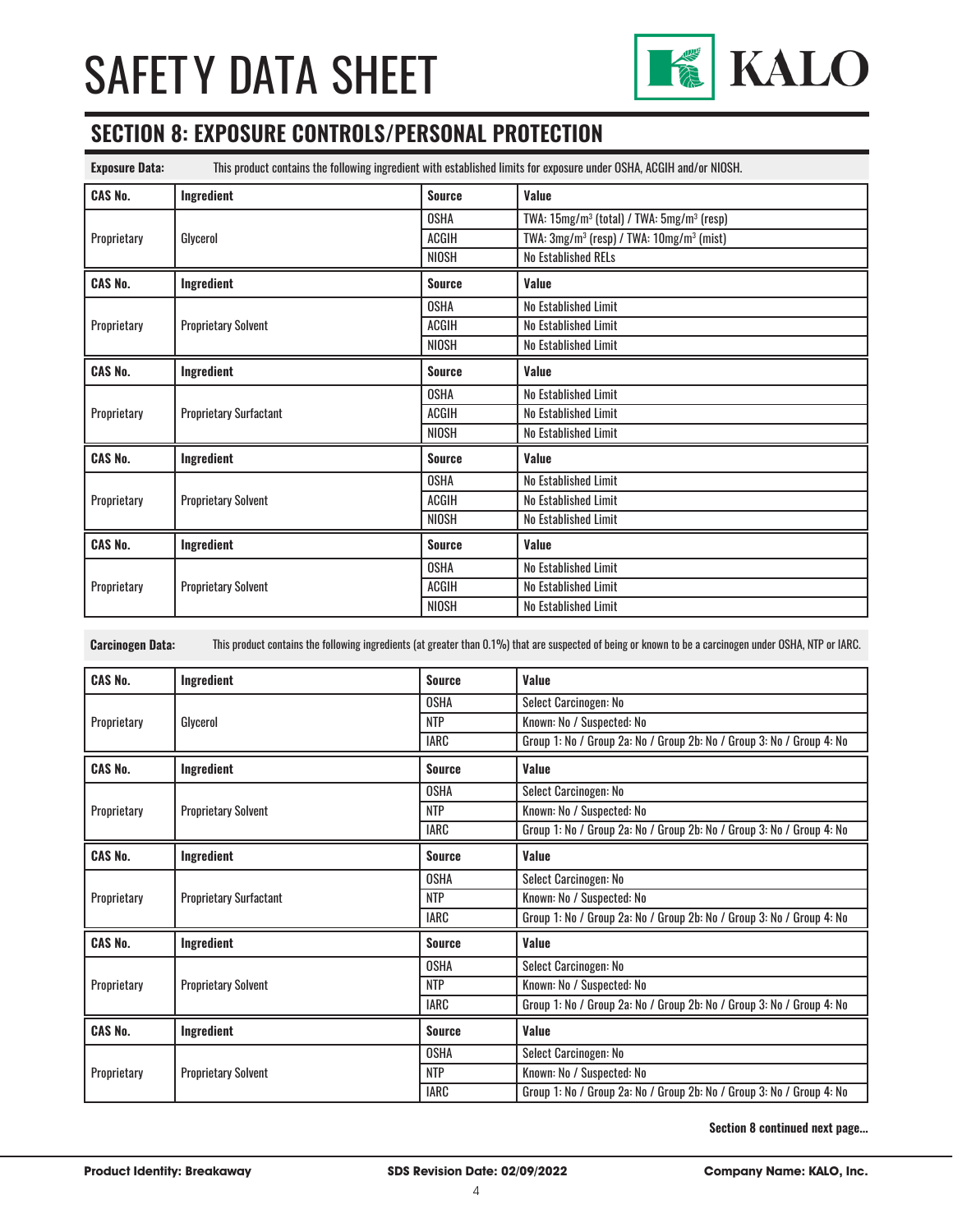

### **CONTINUED...SECTION 8: EXPOSURE CONTROLS/PERSONAL PROTECTION**

|                              | <b>[EXPOSURE CONTROLS]</b>                                                                                                                                                                                                                                                                                                             |
|------------------------------|----------------------------------------------------------------------------------------------------------------------------------------------------------------------------------------------------------------------------------------------------------------------------------------------------------------------------------------|
| <b>Respiratory:</b>          | If workers are exposed to concentrations above the exposure limit, they must use the appropriate certified respirators.                                                                                                                                                                                                                |
| Eyes:                        | Wear safety eyewear (e.g. safety spectacles/goggles/visors) to protect against the splash of liquids.                                                                                                                                                                                                                                  |
| Skin:                        | Overalls, which cover the body, arms, and legs, should be worn. Skin should not be exposed. All parts of the body should be washed after contact.                                                                                                                                                                                      |
| <b>Engineering Controls:</b> | Provide adequate ventilation. Where reasonably practicable, this should be achieved by the use of local exhaust ventilation and good general<br>extraction. If these are not sufficient to maintain concentrations of particulates, and any vapor below occupational exposure limits, suitable<br>respiratory protection must be worn. |
| <b>Other Work Practices:</b> | See product label.                                                                                                                                                                                                                                                                                                                     |

#### **SECTION 9: PHYSICAL AND CHEMICAL PROPERTIES**

| Appearance:                   | Hazy Pale Yellow Liquid                                    | <b>Initial Boiling Point/Range:</b>                      | <b>Not Measured</b>            |
|-------------------------------|------------------------------------------------------------|----------------------------------------------------------|--------------------------------|
| Odor:                         | Not Measured                                               | <b>Melting Point/Range:</b>                              | <b>Not Measured</b>            |
| <b>Odor Threshold:</b>        | <b>Not Measured</b>                                        | <b>Flammability (Solid, Gas):</b>                        | Not Measured                   |
| pH:                           | $6.2 - 6.8$ (neat)<br>6.8 (5% dilution in distilled water) | <b>Upper Flammability/Explosive Limits:</b>              | Not Measured                   |
| <b>Specific Gravity:</b>      | $1.15 \ @ \ 20\degree \text{C}$                            | <b>Lower Flammability/Explosive Limits:</b>              | <b>Not Measured</b>            |
|                               |                                                            | <b>Decomposition Temperature:</b>                        | Not Measured                   |
| <b>Flashpoint and Method:</b> | >200°F                                                     | <b>Auto-Ignition Temperature:</b>                        | Not Measured                   |
| <b>Solubility in Water:</b>   | Not Measured                                               |                                                          |                                |
| Viscosity (dynamic):          | Not Measured                                               | <b>Volatility:</b>                                       | Not Measured                   |
|                               |                                                            | <b>Molecular Weight:</b>                                 | <b>Not Measured</b>            |
| <b>Viscosity (kinematic):</b> | Not Measured                                               | <b>Oxidizing Properties:</b>                             | Not Measured                   |
| Viscosity (cSt):              | $2,000$ cps                                                |                                                          |                                |
|                               | <b>Not Measured</b>                                        | <b>Partition Co-Efficient n-octanol/water (Log Pow):</b> | Not Measured                   |
| Vapor Pressure (Pa):          |                                                            | <b>Evaporation Rate (Butyl Acetate=1):</b>               | Not Measured                   |
| Vapor Density (air=1):        | <b>Not Measured</b>                                        |                                                          |                                |
|                               |                                                            | <b>Surface Tension:</b>                                  | Not Measured                   |
| Density (water=1):            | Not Measured                                               | <b>Particle Size:</b>                                    | Not Measured                   |
| <b>Density (liquid):</b>      | Not Measured                                               |                                                          |                                |
|                               |                                                            | Other:                                                   | No other relevant information. |
| <b>Freezing Point:</b>        | <b>Not Measured</b>                                        |                                                          |                                |

### **SECTION 10: STABILITY AND REACTIVITY**

| <b>Reactivity:</b>                       | Not chemically reactive.                                                                                |
|------------------------------------------|---------------------------------------------------------------------------------------------------------|
| <b>Chemical Stability:</b>               | Stable under normal ambient and anticipated conditions of use.                                          |
| <b>Hazardous Reactions:</b>              | Hazardous reactions not anticipated.                                                                    |
| <b>Conditions To Avoid:</b>              | Extended exposure to high temperatures can cause decomposition. Avoid all possible sources of ignition. |
| <b>Incompatible Materials:</b>           | Oxidizing agents.                                                                                       |
| <b>Hazardous Decomposition Products:</b> | Not anticipated under normal conditions of use.                                                         |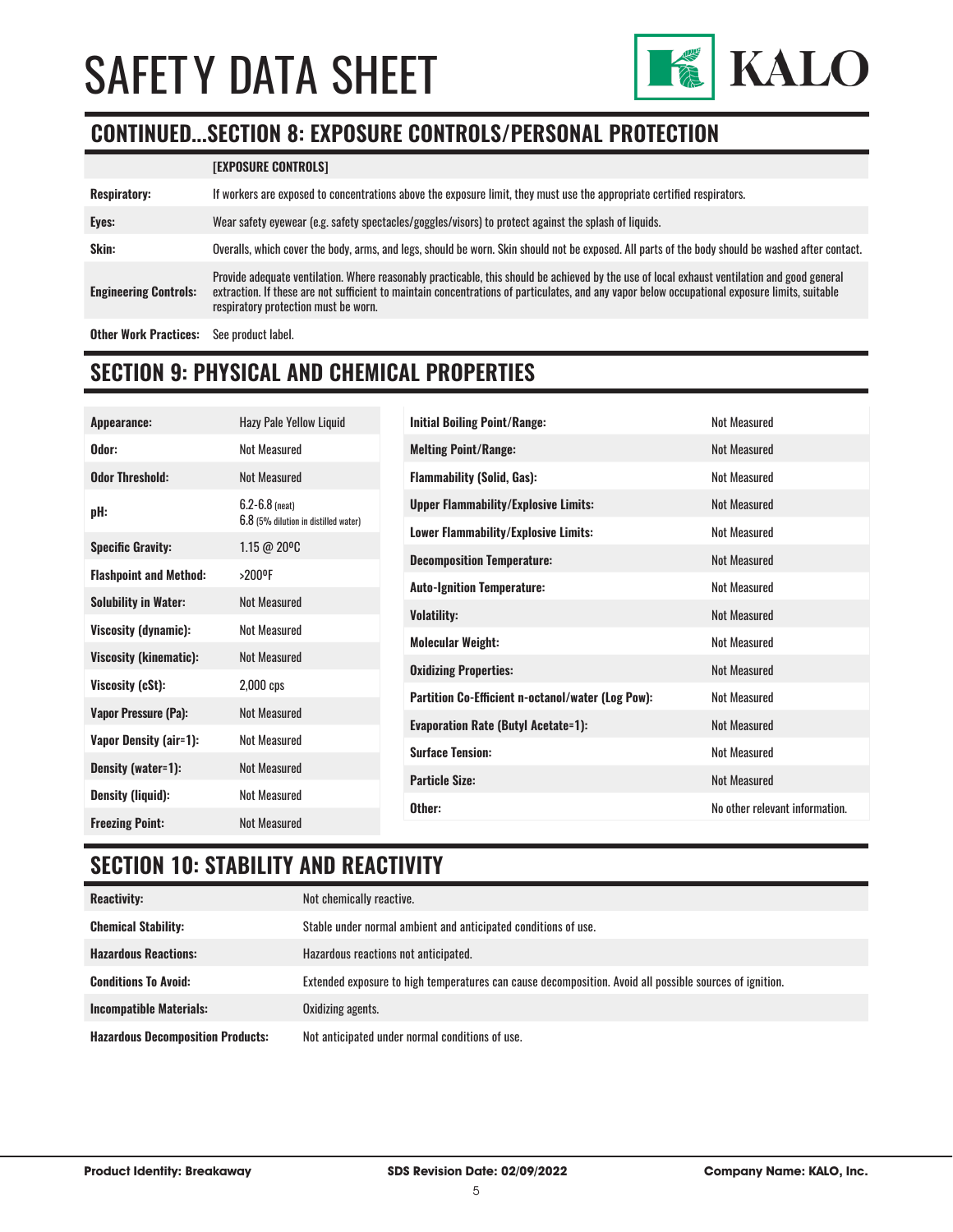

#### **SECTION 11: TOXICOLOGICAL INFORMATION**

|                                                                   | [ACUTE TOXICITY ESTIMATE]                                                                              |                          |
|-------------------------------------------------------------------|--------------------------------------------------------------------------------------------------------|--------------------------|
| Ingredients:                                                      | <b>Proprietary Blend of Surfactants and Solvents</b>                                                   |                          |
| Oral LD50mg/kg:                                                   | >5,000.00 / Category: NA                                                                               |                          |
| Skin LD50mg/kg:                                                   | >5,000.00 / Category: NA                                                                               |                          |
| Inhalation Vapor LC50, mg/L/4hr:                                  | No Data Available                                                                                      |                          |
| Inhalation Dust/Mist LC50, mg/L/4hr:                              | No Data Available                                                                                      |                          |
| Inhalation Gas, LC50, ppm                                         | No Data Available                                                                                      |                          |
| <b>ITEM</b>                                                       | <b>HAZARD</b>                                                                                          | <b>CATEGORY</b>          |
| <b>Acute Toxicity (mouth):</b>                                    | <b>Not Applicable</b>                                                                                  | $\overline{a}$           |
| <b>Acute Toxicity (skin):</b>                                     | <b>Not Applicable</b>                                                                                  | $\overline{\phantom{a}}$ |
| <b>Acute Toxicity (inhalation):</b>                               | Not Applicable                                                                                         | $-$                      |
| <b>Skin Corrosion/Irritation:</b>                                 | <b>Causes skin irritation.</b>                                                                         | $\overline{2}$           |
| <b>Eye Damage/Irritation:</b>                                     | <b>Causes serious eye damage.</b>                                                                      | 1                        |
| <b>Sensitization (respiratory):</b>                               | <b>Not Applicable</b>                                                                                  | --                       |
| <b>Sensitization (skin):</b>                                      | Not Applicable                                                                                         | $-$                      |
| <b>Germ Toxicity:</b>                                             | <b>Not Applicable</b>                                                                                  | $\overline{\phantom{a}}$ |
| <b>Carcinogenicity:</b>                                           | Not Applicable                                                                                         | $-$                      |
| <b>Reproductive Toxicity:</b>                                     | <b>Not Applicable</b>                                                                                  |                          |
| <b>Specific Target Organ Systemic Toxicity-Single Exposure:</b>   | Not Applicable                                                                                         | $-$                      |
| <b>Specific Target Organ Systemic Toxicity-Repeated Exposure:</b> | May cause damage to organs through prolonged or repeated<br>exposure. Specific target organs: kidneys. | $\mathbf{2}$             |
| <b>Aspiration Hazard:</b>                                         | Not Applicable                                                                                         | $-$                      |

### **SECTION 12: ECOLOGICAL INFORMATION**

| Toxicity:                              | Ecotoxicity studies have not been conducted on this preparation. |
|----------------------------------------|------------------------------------------------------------------|
| <b>Persistence and Degradability:</b>  | There is no data available on the preparation itself.            |
| <b>Bioaccumulative Potential:</b>      | Not measured.                                                    |
| <b>Mobility In Soil:</b>               | No data available.                                               |
| <b>Results of PBT and vPvB Assess:</b> | This product contains no PBT/vPvB chemicals.                     |
| <b>Other Adverse Effects:</b>          | No data available.                                               |

### **SECTION 13: DISPOSAL CONSIDERATIONS**

**Waste Treatment Methods:**

Do not allow into drains or water courses. Wastes and emptied containers should be disposed of in accordance with regulations made under the Control of Pollution Act and the Environmental Protection Act. Using information provided in this data sheet advice should be obtained from the Waste Regulation Authority, whether the special waste regulations apply. Dispose of contents in accordance with local and national regulations.